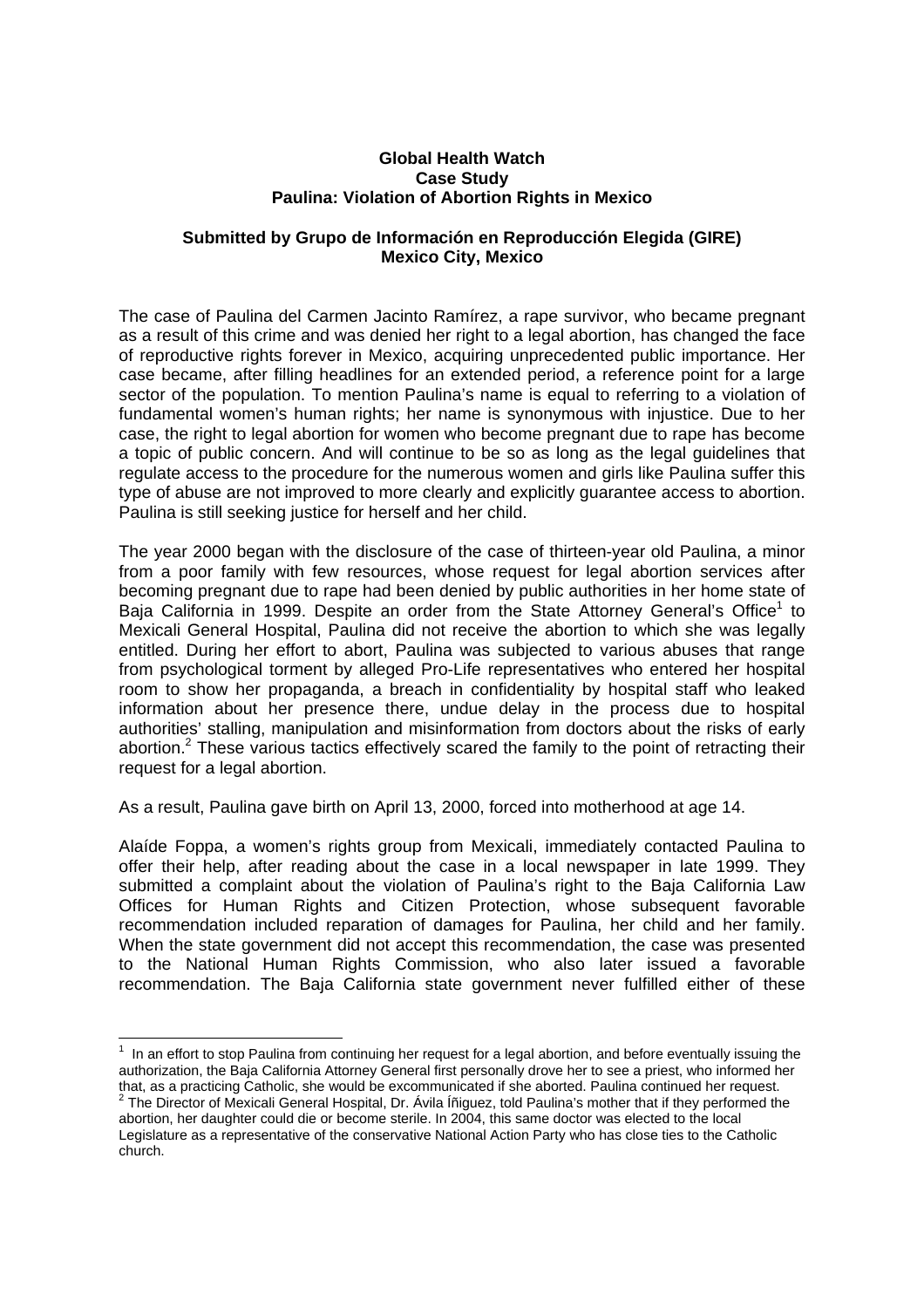recommendations and Paulina and her family began civil and penal cases against the state authorities that violated her rights, which are still pending resolution.

At the same time, with the endorsement of Paulina and her family, reproductive rights advocates, including GIRE, mobilized to raise public awareness and concern for Paulina and spoke out against the abuse of power and prioritization of personal religious beliefs over legal responsibilities by health care providers. The case aroused public support and media coverage, bringing the right to legal abortion for rape survivors and the lack of access into public consciousness more than any other reproductive rights related issue has done.

Meanwhile, at 14, Paulina dropped out of school and now works in the maquila industry in order to support her child.

Throughout Paulina's ordeal, GIRE has worked closely with other reproductive and sexual rights, human rights and legal rights advocates and after the various domestic legal cases were unduly delayed, Alaíde Foppa, other national organizations and Paulina's legal representatives, the New York-based Center for Reproductive Rights (CRR), presented a complaint to the Inter-American Commission on Human Rights in March 2002 that the violation of Paulina's right to a legal abortion violated the Inter-American Convention on Human Rights. Later, in October 2003, GIRE and CRR submitted the case to the same body for ruling on the basis that when public health authorities illegally denied Paulina's right to an abortion, they violated her human rights, her reproductive rights, her right to the highest standard of health and her right to privacy. If accepted, the case will be truly groundbreaking as it will be the first time the Commission, an independent body of the Organization of American States, will consider an abortion rights case from Mexico. However, its significance goes beyond Mexico as Paulina's lawyers from CRR argue that her case is emblematic for the rest of Latin America because: "It reflects the human rights violations of women and the obstacles they face in accessing health care services."

While the international process takes time, often years, CRR with GIRE's support has presented the Mexican government with a proposal for a friendly resolution of Paulina's case which highlights:

- 1. Monetary compensation for Paulina
- 2. Free health care services for Paulina and her child
- 3. Educational grants for Paulina and her child
- 4. Recognition of state responsibility for the violation of Paulina's rights
- 5. Modification of state laws and public policies on reproductive health and family planning.

In addition, the Federal Chamber of Deputies has passed an agreement that asks:

- 1. the National Human Rights Commission to offer follow-up to its recommendation
- 2. the Inter-American Commission on Human Rights to accept the case
- 3. the Baja California state government to resolve the pending civil and penal cases against the relevant authorities
- 4. the local Congress to modify legislation with regard to legal abortion and reproductive health and family planning services.

In summary, at the international level, both the revision and the admission of the case is pending at the Inter-American Commission on Human Rights as well as the possible friendly resolution directly with the Mexican government. At the national level, the civil and